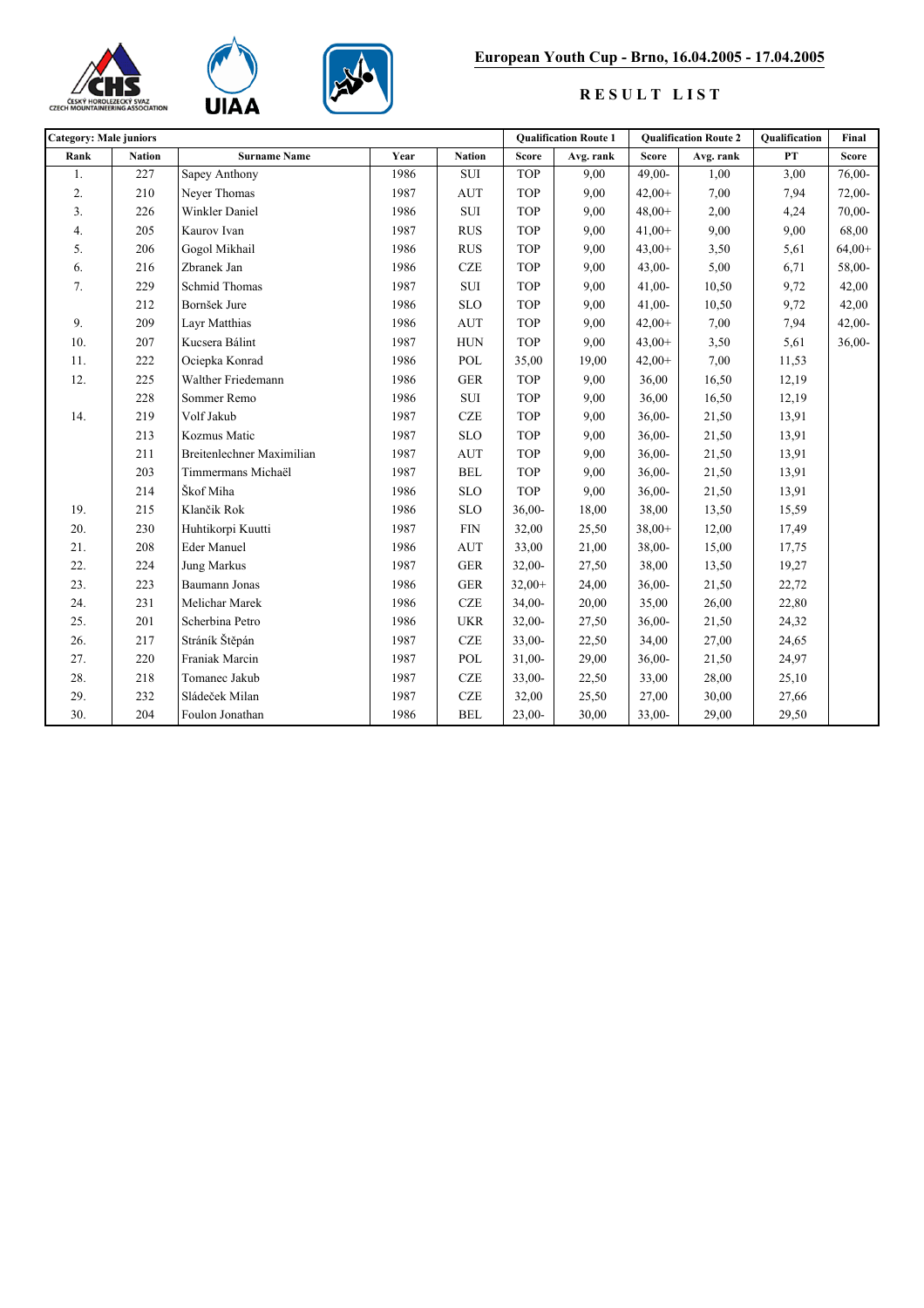| <b>Category: Male youth A</b> |               |                         |      | <b>Qualification Route 1</b> |            | <b>Qualification Route 2</b> |            | Qualification | Final         |              |
|-------------------------------|---------------|-------------------------|------|------------------------------|------------|------------------------------|------------|---------------|---------------|--------------|
| Rank                          | <b>Nation</b> | <b>Surname Name</b>     | Year | <b>Nation</b>                | Score      | Avg. rank                    | Score      | Avg. rank     | $\mathbf{PT}$ | <b>Score</b> |
| 1.                            | 129           | Neumärker Felix         | 1988 | <b>GER</b>                   | <b>TOP</b> | 3,50                         | TOP        | 2,00          | 2,65          | 72,00-       |
| 2.                            | 109           | Midtboe Magnus          | 1988 | $\rm{NOR}$                   | TOP        | 3,50                         | TOP        | 2,00          | 2,65          | 64,00        |
| $\overline{3}$ .              | 111           | Ennemoser Lukas         | 1989 | $\mathop{\rm AUT}$           | <b>TOP</b> | 3,50                         | $44,00-$   | 7,00          | 4,95          | 58,00-       |
| 4.                            | 128           | Danker Stefan           | 1988 | <b>GER</b>                   | $33,00-$   | 13,00                        | $45,00+$   | 4,50          | 7,65          | 58,00-       |
| 5.                            | 117           | Britovsek Miha          | 1989 | <b>SLO</b>                   | $35,00-$   | 9,50                         | <b>TOP</b> | 2,00          | 4,36          | $48,00+$     |
| 6.                            | 131           | Wörner Max              | 1989 | <b>GER</b>                   | $35,00-$   | 9,50                         | $43,00+$   | 8,00          | 8,72          | $48,00-$     |
| 7.                            | 115           | Gros Urban              | 1988 | <b>SLO</b>                   | 35,00      | 8,00                         | $45,00+$   | 4,50          | 6,00          | $46,00+$     |
| 8.                            | 138           | <b>Bolger Thomas</b>    | 1988 | $\operatorname{GBR}$         | <b>TOP</b> | 3,50                         | $36,00-$   | 13,50         | 6,87          | 42,00        |
| 9.                            | 116           | Selak Grega             | 1989 | <b>SLO</b>                   | <b>TOP</b> | 3,50                         | $34,00-$   | 18,50         | 8,05          | 42,00        |
| 10.                           | 113           | Pinggera Roland         | 1988 | <b>AUT</b>                   | <b>TOP</b> | 3,50                         | $45,00-$   | 6,00          | 4,58          | $36,00-$     |
| 11.                           | 135           | Kováčik Jakub           | 1989 | $\ensuremath{\mathrm{SVK}}$  | 36,00      | 7,00                         | $36,00-$   | 13,50         | 9,72          |              |
| 12.                           | 125           | Mach Marcin             | 1988 | $\operatorname{POL}$         | $33,00-$   | 13,00                        | $36,00+$   | 10,00         | 11,40         |              |
| 13.                           | 119           | Honzák Jiří             | 1988 | <b>CZE</b>                   | $32,00-$   | 15,00                        | 38,00-     | 9,00          | 11,62         |              |
| 14.                           | 118           | Tamse Luka              | 1988 | <b>SLO</b>                   | 33,00      | 11,00                        | $36,00-$   | 13,50         | 12,19         |              |
| 15.                           | 137           | Šatánek David           | 1988 | $\ensuremath{\text{SVK}}$    | $33,00-$   | 13,00                        | $36,00-$   | 13,50         | 13,25         |              |
| 16.                           | 130           | Ruh Jan                 | 1989 | ${\tt GER}$                  | 28,00      | 17,00                        | $36,00-$   | 13,50         | 15,15         |              |
| 17.                           | 112           | <b>Skarics Florian</b>  | 1988 | <b>AUT</b>                   | $28,00-$   | 18,00                        | $34,00+$   | 17,00         | 17,49         |              |
| $18. \,$                      | $102\,$       | Libot Wanne             | 1988 | $\operatorname{BEL}$         | 25,00      | 22,50                        | $34,00-$   | 18,50         | 20,40         |              |
| 19.                           | 121           | Chvála Jan              | 1989 | <b>CZE</b>                   | 25,00      | 22,50                        | $33,00+$   | 20,00         | 21,21         |              |
| 20.                           | 133           | <b>Suter Tobias</b>     | 1989 | $\rm SUI$                    | $31,00+$   | 16,00                        | 27,00-     | 28,50         | 21,35         |              |
| 21.                           | 132           | Genecand Téo            | 1989 | $\rm SUI$                    | 27,00      | 20,50                        | $33,00-$   | 23,00         | 21,71         |              |
|                               | 110           | Thorbjornsen Kristoffer | 1989 | $\rm NOR$                    | 27,00      | 20,50                        | 33,00-     | 23,00         | 21,71         |              |
| 23.                           | 124           | Komosinski Jedrzej      | 1988 | POL                          | 13,00      | 35,00                        | $36,00-$   | 13,50         | 21,74         |              |
| 24.                           | 103           | Vanden Driessche Sam    | 1989 | <b>BEL</b>                   | $27,00+$   | 19,00                        | 29,00      | 27,00         | 22,65         |              |
| 25.                           | 104           | Fernandez Raphaël       | 1989 | <b>BEL</b>                   | $22,00+$   | 28,50                        | 33,00      | 21,00         | 24,46         |              |
| 26.                           | 120           | Borsiczký Marian        | 1989 | <b>CZE</b>                   | $25,00-$   | 24,50                        | $32,00-$   | 25,50         | 25,00         |              |
| 27.                           | 114           | Haiko Jan               | 1988 | <b>AUT</b>                   | $22,00+$   | 28,50                        | 33,00-     | 23,00         | 25,60         |              |
| 28.                           | 136           | Augustin Jan            | 1989 | <b>SVK</b>                   | 24,00      | 26,50                        | $32,00-$   | 25,50         | 26,00         |              |
| 29.                           | 134           | Borboën Jérôme          | 1988 | ${\rm SUI}$                  | $25,00-$   | 24,50                        | $26,00+$   | 30,00         | 27,11         |              |
| 30.                           | 126           | Matys Marek             | 1989 | POL                          | 24,00      | 26,50                        | $27,00-$   | 28,50         | 27,48         |              |
| 31.                           | 107           | Pávics László           | 1989 | ${\rm HUN}$                  | $16,00-$   | 31,00                        | 26,00      | 31,00         | 31,00         |              |
| 32.                           | 108           | Torma Árpád             | 1988 | ${\rm HUN}$                  | $20,00-$   | 30,00                        | $22,00-$   | 34,50         | 32,17         |              |
| 33.                           | 122           | Pražan Miloš            | 1988 | $CZE$                        | $14,00+$   | 34,00                        | $26,00-$   | 32,00         | 32,99         |              |
| 34.                           | 123           | Tomšů Ladislav          | 1989 | <b>CZE</b>                   | $15,00-$   | 33,00                        | 22,00      | 33,00         | 33,00         |              |
| 35.                           | 106           | Györei Máté             | 1988 | <b>HUN</b>                   | 15,00      | 32,00                        | $22,00-$   | 34,50         | 33,23         |              |